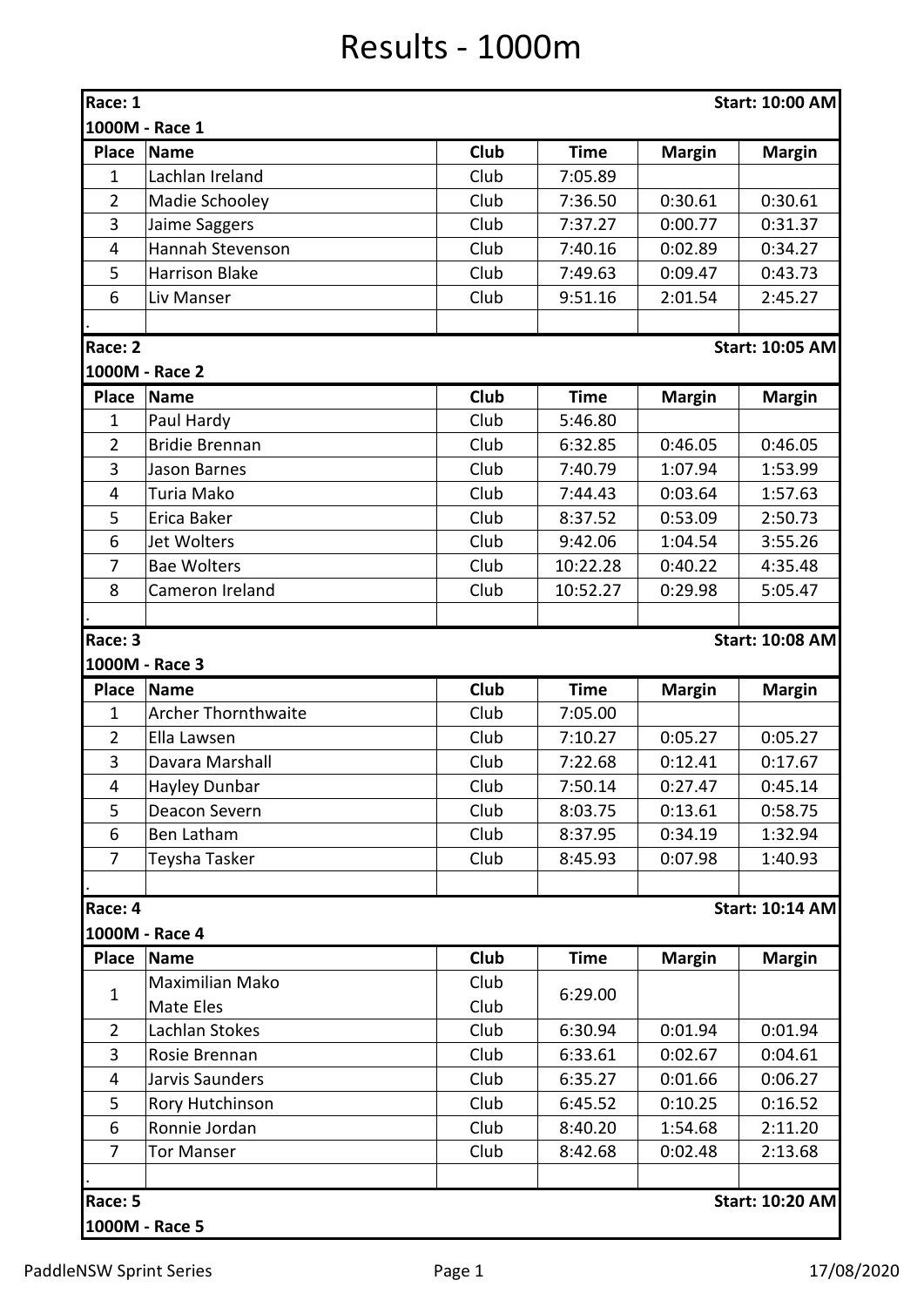## Results - 1000m

| <b>Place</b>                     | <b>Name</b>                    | Club         | <b>Time</b>        | <b>Margin</b>      | <b>Margin</b>          |
|----------------------------------|--------------------------------|--------------|--------------------|--------------------|------------------------|
| $\mathbf{1}$                     | <b>Charles Kelly</b>           | Club         | 5:47.50            |                    |                        |
| $\overline{2}$                   | Michael Dunbar                 | Club         |                    |                    |                        |
|                                  |                                |              | 5:54.83            | 0:07.33            | 0:07.33                |
| 3                                | sam ruban                      | Club         | 6:06.36            | 0:11.53            | 0:18.86                |
| $\overline{4}$                   | Daniel Rupenovic               | Club         | 6:09.92            | 0:03.56            | 0:22.42                |
| 5                                | Isabelle Rupenovic             | Club         | 6:11.25            | 0:01.33            | 0:23.75                |
| 6                                | Eliza Monnock                  | Club         | 6:22.47            | 0:11.22            | 0:34.97                |
| 7                                | Alex Conley                    | Club         | 6:31.59            | 0:09.12            | 0:44.09                |
| 8                                | Charli Munro                   | Club         | 6:52.94            | 0:21.34            | 1:05.44                |
| 9                                | Andy Lynn                      | Club         | 7:39.63            | 0:46.69            | 1:52.13                |
|                                  |                                |              |                    |                    |                        |
| Race: 6                          |                                |              |                    |                    | <b>Start: 10:24 AM</b> |
|                                  | 1000M - Race 6                 |              |                    |                    |                        |
| <b>Place</b>                     | <b>Name</b>                    | <b>Club</b>  | <b>Time</b>        | <b>Margin</b>      | <b>Margin</b>          |
|                                  | Sam Hutchinson                 | Club         |                    |                    |                        |
| $\mathbf{1}$                     | Keily Dober                    | Club         | 5:13.56            |                    |                        |
| $\overline{2}$                   | bryce munro                    | Club         | 5:22.79            | 0:09.23            | 0:09.23                |
| 3                                | Guy robinson                   | Club         | 5:33.86            | 0:11.07            | 0:20.30                |
| $\overline{4}$                   | Sean Ryce                      | Club         | 5:35.26            | 0:01.40            | 0:21.70                |
| 5                                | James Euers                    | Club         | 5:47.56            | 0:12.30            | 0:34.00                |
| 6                                |                                |              |                    |                    |                        |
|                                  | Nina Fitzgerald                | Club         | 6:01.36            | 0:13.80            | 0:47.80                |
| $\overline{7}$                   | Zoe Shirdon                    | Club         | 6:21.50            | 0:20.14            | 1:07.94                |
| 8                                | Evelyn Ritchie                 | Club         | 6:23.25            | 0:01.75            | 1:09.69                |
|                                  |                                |              |                    |                    |                        |
| Race: 7                          |                                |              |                    |                    | <b>Start: 10:31 AM</b> |
|                                  | 1000M - Race 7                 |              |                    |                    |                        |
| <b>Place</b>                     | <b>Name</b>                    | Club         | <b>Time</b>        | <b>Margin</b>      | <b>Margin</b>          |
| $\mathbf{1}$                     | Sascha Taurins                 | Club         | 5:46.28            |                    |                        |
| $\overline{2}$                   | Alexander Raikuna              | Club         | 5:51.27            | 0:04.98            | 0:04.98                |
| $\overline{3}$                   | Zachery Tasker                 | Club         | 5:52.98            | 0:01.72            | 0:06.70                |
| 4                                | <b>Scott Tyers</b>             | Club         | 5:53.83            | 0:00.84            | 0:07.55                |
| 5                                | <b>STEVEN KILDEA</b>           | Club         | 6:03.72            | 0:09.89            | 0:17.44                |
| 6                                | Hanako Greuter                 | Club         | 6:04.67            | 0:00.95            | 0:18.39                |
| 7                                | Clea Jordi                     | Club         | 6:23.63            | 0:18.96            | 0:37.35                |
| 8                                | Jayden Redfern                 | Club         | 6:24.25            | 0:00.63            | 0:37.97                |
| 9                                | Jessica Cameron                | Club         | 7:34.93            | 1:10.67            | 1:48.64                |
|                                  |                                |              |                    |                    |                        |
| Race: 8                          |                                |              |                    |                    | <b>Start: 10:34 AM</b> |
|                                  | 1000M - Race 8                 |              |                    |                    |                        |
| <b>Place</b>                     | <b>Name</b>                    | <b>Club</b>  | <b>Time</b>        | <b>Margin</b>      | <b>Margin</b>          |
| $\mathbf{1}$                     | <b>Bailey Connolly</b>         | Club         | 5:16.78            |                    |                        |
|                                  |                                | Club         |                    |                    |                        |
| $\overline{2}$<br>$\overline{3}$ | Ella Beere                     |              | 5:34.81            | 0:18.03            | 0:18.03                |
|                                  | Lachy Schooley                 | Club<br>Club | 6:01.92<br>6:02.69 | 0:27.11            | 0:45.14                |
| 4                                |                                |              |                    |                    |                        |
|                                  | Alisa van der Kwartel          |              |                    | 0:00.77            | 0:45.91                |
| 5                                | <b>Riley Clarke</b>            | Club         | 6:13.52            | 0:10.83            | 0:56.73                |
| 6<br>$\overline{7}$              | Sophie Walters<br>India Newton | Club<br>Club | 6:19.53<br>6:26.63 | 0:06.02<br>0:07.09 | 1:02.75<br>1:09.84     |